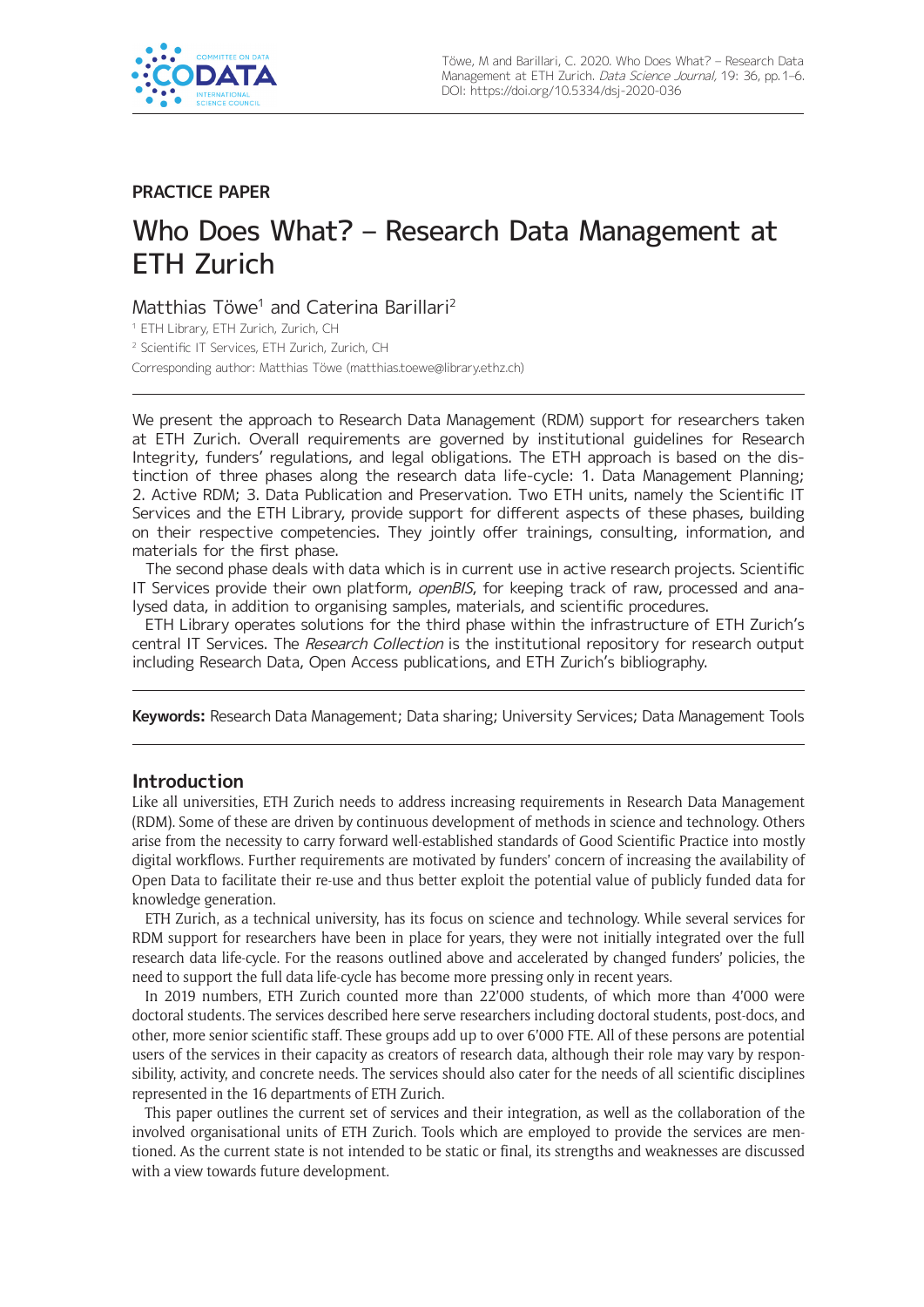## **Discussion**

#### **Regulatory framework**

The overall formal background for RDM is set by existing regulations on the level of the university and beyond. Guidelines for Research Integrity (ETH Zürich 2011) have long been in place. They outline a few general requirements on RDM and expect scientific communities to know or, where missing, establish standards which are internationally recognised as appropriate for their respective field. They also describe the responsibilities of principal investigators and other staff members.

Further legal obligations, e.g. concerning data protection, animal welfare, ethical aspects, intellectual property etc. must obviously also be observed.

In 2017, the principal public funder of research in Switzerland, the Swiss National Science Foundation, took a further step in pushing for Open Research Data, by requiring researchers to provide a Data Management Plan (DMP) with virtually all grant proposals (SNF 2017).

This regulatory framework governs all activities along the RDM life-cycle, but does not affect all stages of the cycle uniformly. Discipline-specific requirements, as well, result in a range of activities along the cycle which can differ considerably between fields of research. Researchers and support services for RDM in the university are therefore confronted with a wide range of demands. Consequently, a number of contact points and services are available depending on the actual regulatory questions, e.g. the Technology Transfer Office, Office for Research, Legal Services, Ethics Commission, and others.

The main actors providing practical data services at ETH Zurich are the Scientific IT Services (SIS) section of its central IT Services and the Research Data Management and Digital Curation Group at ETH Library. Both rely heavily on the IT infrastructure provided by central IT Services. For a simplified view of their activities and for communication purposes, the steps of the data life-cycle are condensed into three phases of the data management process: Data Management Planning, Active RDM, Publication and Preservation (**Figure 1**).

#### **First phase: data management planning**

The first phase focuses on Data Management Planning (DMP) and involves all inquiries and planning which need to be done by researchers to formulate a sound research proposal. This includes basic information needed for a DMP, such as which kind of data will be produced, what their volume will be, how they will be used, shared, published, and preserved. For these general demands, ETH Library and Scientific IT Services together offer introductory trainings and workshops on RDM twice a year. In addition, since 2019, the two sections also hold a yearly RDM summer school for PhD students and post-docs. This year, this event was held completely online over one week and proved very successful. Additional events are organised on demand for departments, institutes, or research groups with adaptations to the local situation. These are supplemented by 1 to 1 consulting by staff from both units contributing specific know-how and introducing their respective services. The Library offers this as part of its 'Book a Librarian' service.

In 2019, six half-day workshops on different aspects of RDM were offered and further nine more tailored trainings were held on demand for research groups or institutes. 37 consultations took place, sometimes followed by further requests.

The trainings aim at empowering researchers to ask themselves relevant questions and to assess and choose appropriate solutions suiting their needs. Ideally, individual researchers should also advance the discussion in their respective groups and in their wider community, so that in the longer run, they can achieve a wider agreement on best practices, which today only exists in some fields.



**Figure 1: Consecutive phases of RDM and the respective service providers at ETH Zurich.** Image by the authors.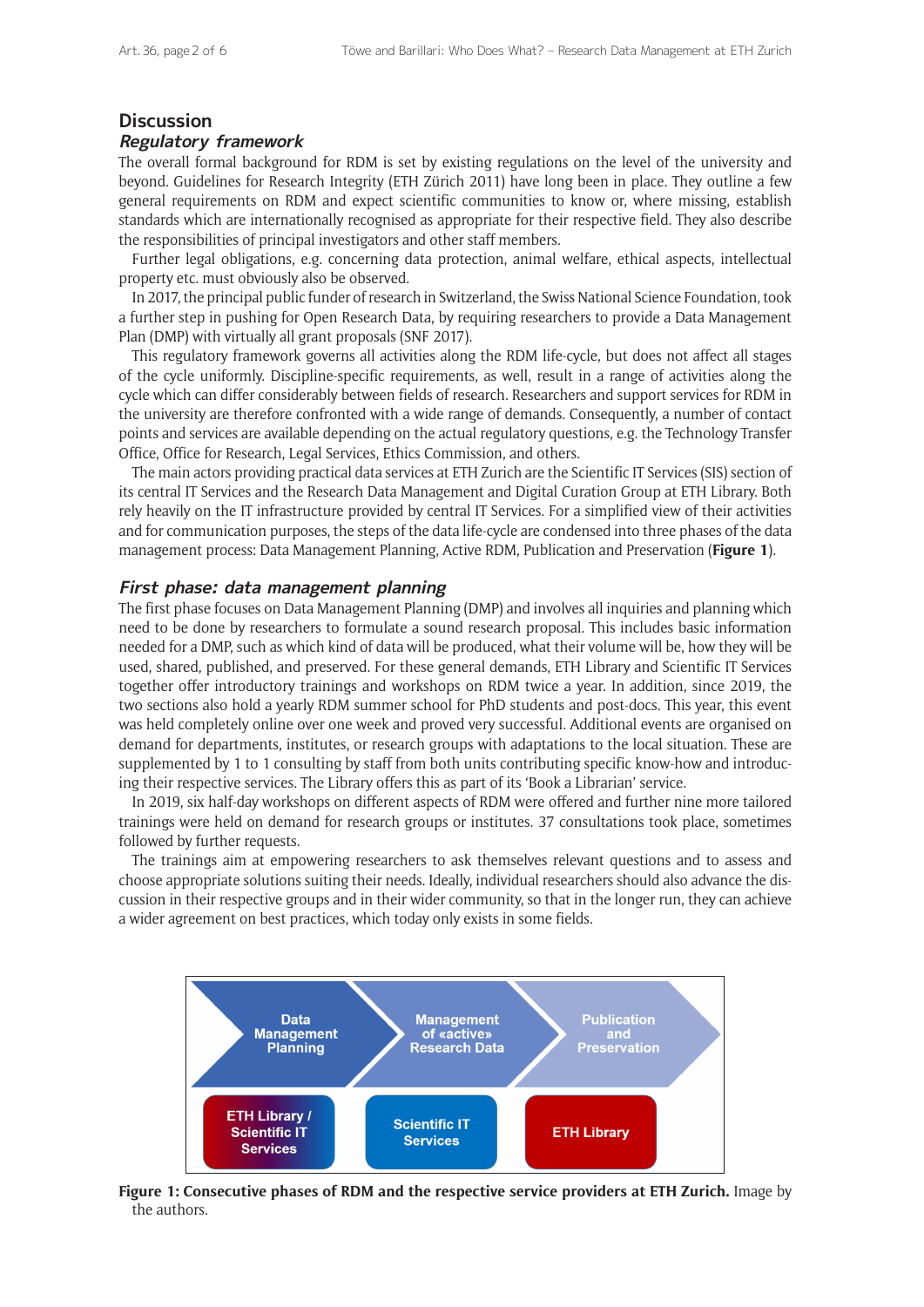#### **Second phase: active research data management**

Roughly speaking, the second phase comprises all activities requiring support during the course of a research project. They are summed up as Active RDM, signalling that data in this stage are regularly being worked on and processed. Active RDM is mainly supported by Scientific IT Services. This section of ETH Zurich's central IT Services provides research-related IT services for computing- and data-intensive research activities at ETH Zurich. These include, but are not limited to, the operation of central clusters for High Performance Computing and Big Data applications, support for software developed by research groups, software development on behalf of research groups, specialised processing and analysis pipelines, visualisation services for large data sets. Scientific IT Services also provide trainings in these fields of activity (ETH Zürich 2018a).

With respect to RDM in particular, Scientific IT Services develop and support their own Open Source platform, *openBIS*, for active data management in quantitative research.

*openBIS* is a web-based application that handles the storage, annotation and backup of data during the lifetime of a project. It was originally used as a solution for managing large amounts of life sciences data, such as the outputs of microscopy, high content screening, proteomics, metabolomics, and sequencing, as well as the derived data from processing and analysis. However, in recent years the development has been more focused on usage as electronic laboratory notebook in mid-size laboratories to document experiments and annotate data, as well as an inventory of lab materials and protocols (Barillari et al. 2016; ETH Zürich 2017) (**Figure 2**). Due to its generic underlying structure, its usage has now expanded to other quantitative research disciplines, such as environmental sciences, materials sciences, physics and chemistry.

At ETH Zurich, SIS provides *openBIS* as a service to research groups. This includes running and maintaining the *openBIS* software on central IT ETH infrastructure, as well as providing user training and support. Over 40 research groups in different research areas and a few facilities at ETH Zurich currently use *openBIS* for managing their research data.

It should be noted, that there is, however, no requirement for research groups at ETH to use an ELN or even *openBIS*, and this is not expected to change in the foreseeable future.

For certain use cases in the phase of Active RDM, the Library can provide the simple editor and viewer *docuteam packer* (Docuteam 2018) for structuring and describing files locally with a view for later submission for archiving. The tool is not a data management solution in itself, but rather meant for locally organising file-based research data with proper context information on the file and folder levels. *docuteam packer* is an Open Source tool that was developed by the private company Docuteam mainly for the archival sector. ETH Library commissioned a number of enhancements for the tool to better cater for research data and to better integrate with existing tools at ETH Library, like the ETH Data Archive or the University Archives' information system. *docuteam packer* is currently used by few research groups with special requirements and by ETH Zurich's University Archives as part of their workflow for describing and submitting ETH Zurich's harvested webpages to the ETH Data Archive.



**Figure 2:** *openBIS* **overview.** In the Lab Notebook section, each member of a lab has a folder to organize projects and experiments (1). Laboratory samples, materials and methods can be organised in the Inventory (2, 3), from where they can be linked to experimental descriptions (4). Data can be uploaded via the web interface or directly from measuring instruments (5). Data stored in *openBIS* can be analysed with the Jupyter notebooks (6) (Kluyver 2016). Image by the authors.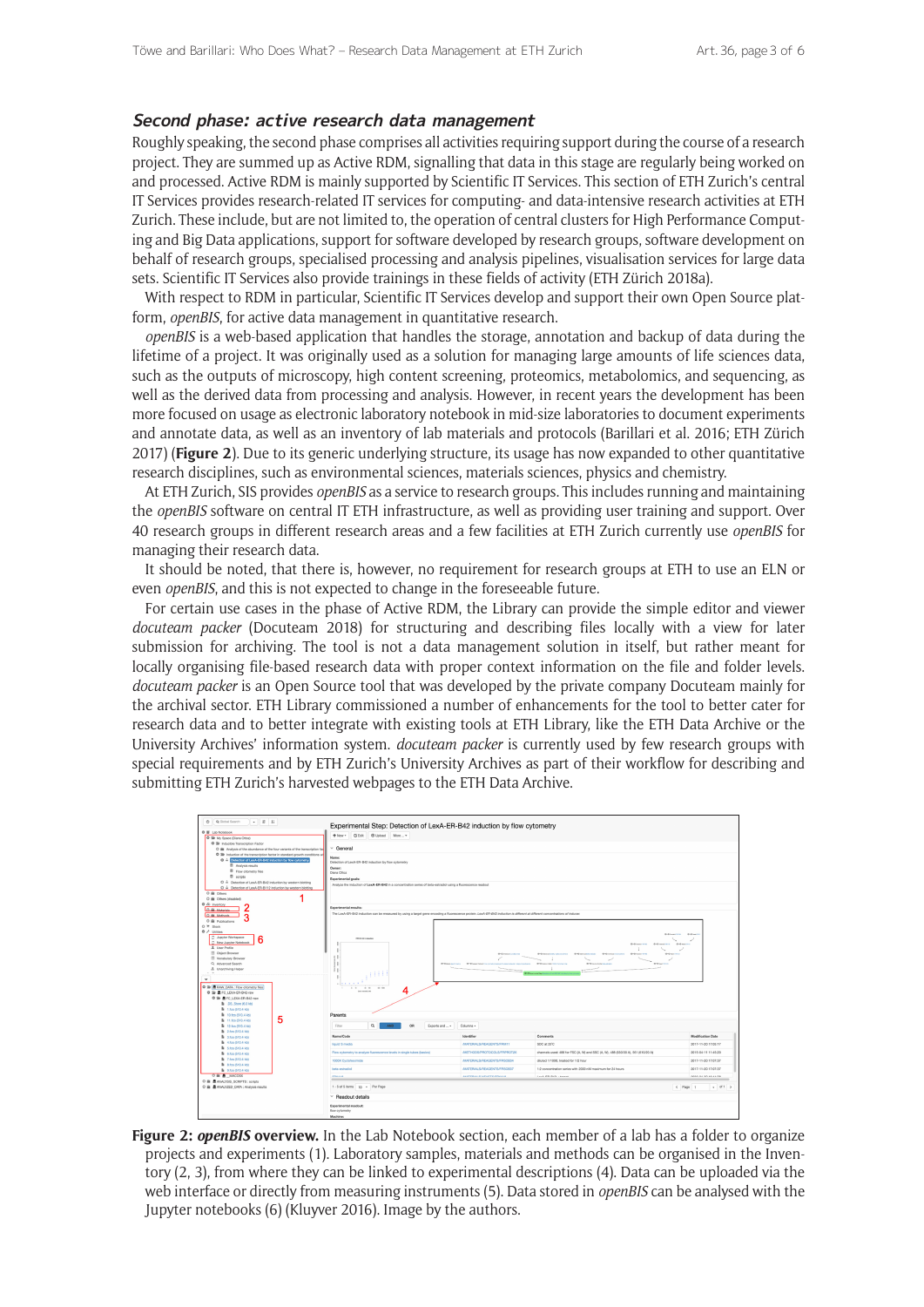## **Third phase: publication and preservation**

The third phase comprises the activities of sharing, publishing, and preserving research data and is supported mainly by ETH Library. To publish and preserve research data with relevant context information, such information must be documented from early on, when the data are created. To encourage researchers to document their work and data from the start, the Library engages in training and supporting researchers from the very early stages of the data life-cycle, as discussed above.

On the technical level, in addition to the *docuteam packer* tool mentioned above, research data services by ETH Library today mainly rely on two applications: *Research Collection* and *ETH Data Archive*. These are operated by the Library on infrastructure of ETH Zurich's central IT Services.

The *Research Collection* (ETH Library 2017) was launched in mid-2017 as the Repository for ETH Zurich's research output using the Open Source repository software *DSpace* (Duraspace 2018) in a tailored implementation. It comprises the formerly separate services of ETH Zurich's Open Access Repository and its University Bibliography, which feeds into the academic reporting and at the same time powers publication lists on researchers' websites. Its new third role is the one of a Research Data Repository.

Data sets can be submitted either as Supplementary Material to formal publications or they can be deposited separately as self-contained entities. This makes the *Research Collection* a one-stop shop for a range of tasks related to publishing.

Researchers can publish data immediately under Creative Commons Licenses, with an Embargo Period or with more restricted access rights. This latter option is mainly intended for data that are considered unsuitable for broad distribution, but are shared selectively or should only be safely archived for answering possible challenges to published data or articles.

The *Research Collection* and *openBIS* have recently been integrated. Members of a research group using *openBIS* for their Active RDM can easily select in the *openBIS* interface data to send directly to the *Research Collection*. The handling of large files still poses some challenges and the need to move around such files should be minimised. From a user perspective, it is not useful to offer large files of several hundreds of GB online for immediate download via the browser, so alternative paths of access must be established. By the end of 2019, the *Research Collection* held 544 research data objects.

All the content of the *Research Collection* is exported to the *ETH Data Archive* for long-term preservation for defined retention periods of 10 or 15 years or for permanent retention. The *ETH Data Archive* uses the commercial software *Rosetta* (Ex Libris 2018) and serves as the backbone for digital preservation at ETH Zurich.

Currently, data submitted via *docuteam packer* is also sent directly to the *ETH Data Archive*. In the future, this workflow will be reconsidered and might be switched to submitting data to the *Research Collection*  instead. This would have the advantage of reducing the number of different processes for both users and service providers.

The vast majority of the *ETH Data Archive's* content so far consists of master files from digitisation projects of ETH Library. This is due to the fact that there is no obligation for researchers to deposit their data in the *Research Collection* which, in addition, has only been available since mid-2017. Furthermore, digitisation data are continuously processed and ingested to the *ETH Data Archive* automatically and in large quantities, whereas research data so far had to be uploaded manually. To avoid this, integration between *openBIS* and the *Research Collection* is advancing as described above.

Beyond the technical implementation, ETH Library also provides consulting on questions of Open Access publishing, RDM, DMPs, and preservation which might come up when researchers use the *Research Collection*. Depending on researchers' concrete needs, they may also be redirected to Scientific IT Services or other specialist units such as ETH transfer, the technology transfer office. These services are of course also available to members of ETH Zurich who do not intend to use the repository.

#### **Communication**

Distinguishing the three phases described above has proven so far a powerful approach also from the point of view of communication, as it illustrates that RDM consists of several different tasks. However, given the number of services and tools available and the different units involved at different stages of the process, researchers might find it challenging to find their way through available offers for their specific needs. To facilitate orientation, a common website was established in 2017 by ETH Scientific IT Services and ETH Library (ETH Zürich 2018b). This does not provide exhaustive guidance, but rather contains basic information and guides researchers to relevant contacts and services within ETH Zurich. Currently, a common mailbox is also in operation.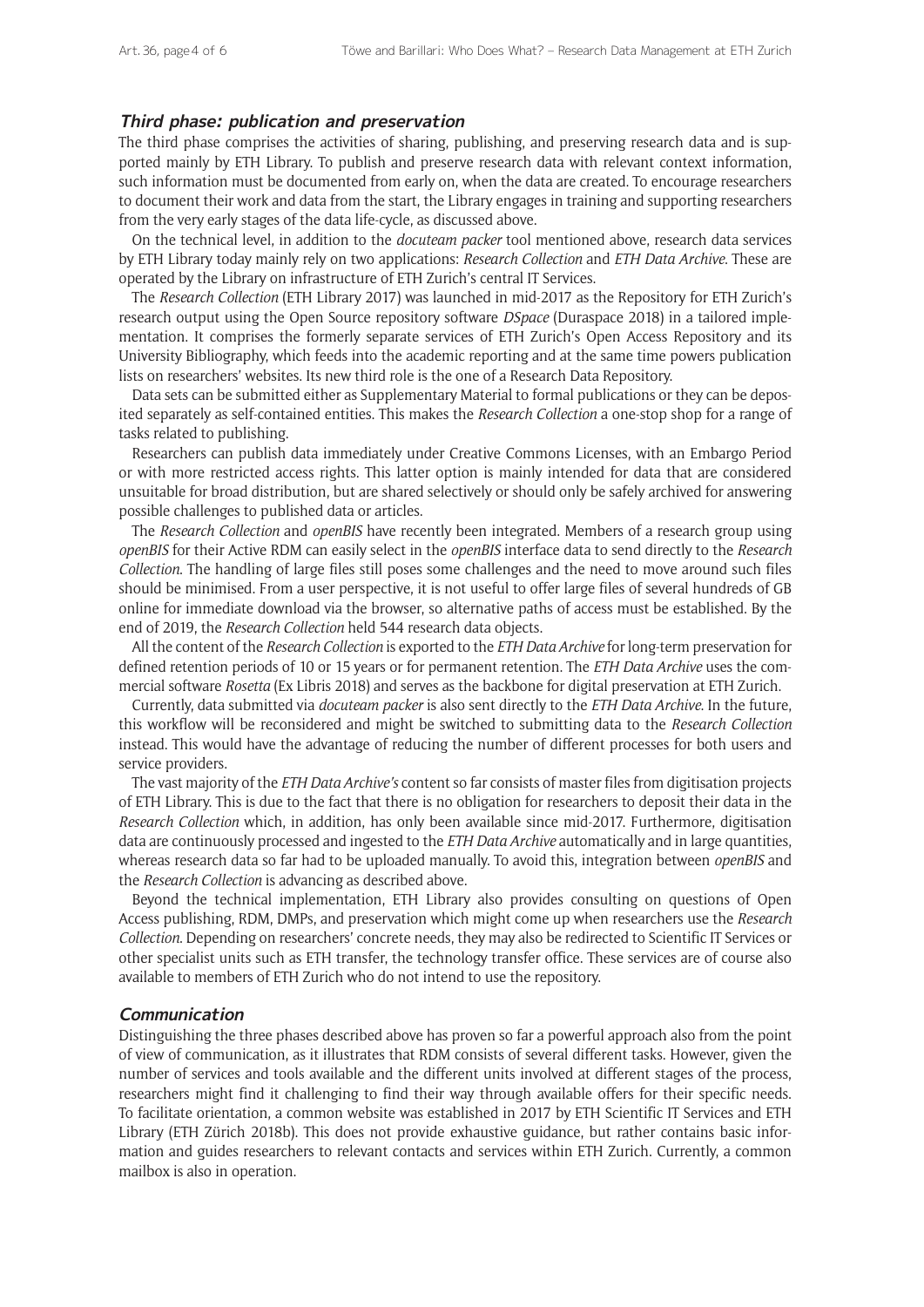## **Conclusion**

Despite the lack of long-term experience with the overall set-up of RDM services at ETH Zurich, some weaknesses and desirable developments are already obvious. On the level of policies, ETH Zurich is still in the process of issuing a dedicated Research Data Policy which is not too prescriptive in narrowing down the choice of scientific methods and is equally applicable to all disciplines. This clearly affirms ETH Zurich's commitment and its expectations towards its members. A commitment of the university itself is of course necessary to provide the required resources to support the existing and future services. Moreover, the mere cost of storage has come back into focus, because cost per Terabyte is no longer decreasing as fast as data volumes increase in certain fields. There is no sustainable solution to address this discrepancy and eventually, communities might be forced to agree on more restrictive practices of what data to keep and for how long. RDM can support this by distinguishing data of only temporary relevance from essential data according to such accepted community criteria and thus providing a reliable basis for informed decisions on data deletion, temporary retention, or preservation.

The current set-up does not serve all disciplines equally well and it would be very optimistic to expect this in the near future. The existing data management platform *openBIS* has its focus on quantitative scientific disciplines. In any case, research groups at ETH Zurich can freely decide to use the tools they consider as most useful for them. It is of course advisable that groups make sure that such tools are supported either by central IT Services or by services on the departmental level. It should not be expected that the use of any, or even of one particular system, will be enforced in the future.

Requirements in RDM, research practice, and tools keep evolving rapidly and services at ETH Zurich must adapt to new developments and needs over time. The current approach of rather loosely coupled services might have advantages in flexibly addressing those from different angles, but time must tell if there are major disadvantages outweighing this.

Noticeably, the challenges cannot be addressed by institutional services alone. The units involved in RDM at ETH Zurich also participated in a major collaborative effort on the national level, in a project on Research Data Life-Cycle Management (DLCM) (DLCM 2017), funded by swissuniversities. This has facilitated the exchange between Higher Education Institutions in Switzerland and both existing and new solutions have made considerable progress towards sustainable service provision. In 2018, two follow up projects were funded by swissuniversities: openRDM.swiss, aimed at establishing a national RDM service for academic institutions based on *openBIS*; DLCM2, aimed at providing a Swiss national data repository and establishing a national training platform. SIS has also recently submitted a project proposal to the EGI (European Grid Infrastructure) Foundation, with the aim to expand its RDM services to the European level.

## **Competing Interests**

The authors have no competing interests to declare.

## **Author Contributions**

Both authors worked on the text as a whole. Originally, C. Barillari contributed the majority of the content on phase two (Active RDM) and M. Töwe contributed the majority of the content on phase three (publication and preservation).

## **References**

- **Barillari, C,** et al. 2016. openBIS ELN-LIMS: an open-source database for academic laboratories. *Bioinformatics*, 32(4): 638–640. DOI:<https://doi.org/10.1093/bioinformatics/btv606>
- **Data Life-Cycle Management.** 2017. The DLCM Project. Geneva, Switzerland: DLCM. Available at [https://](https://www.dlcm.ch/about-us/dlcm-project) [www.dlcm.ch/about-us/dlcm-project](https://www.dlcm.ch/about-us/dlcm-project) [Last accessed 7 August 2020].
- **Docuteam.** 2018. Software Our tools for digital archives. Baden-Dättwil, Switzerland: Docuteam GmbH. Available at <https://www.docuteam.ch/en/products/it-for-archives/software/> [Last accessed 7 August 2020].
- **Duraspace.** 2018. About DSpace. Beaverton (OR), United States of America: Duraspace. Available at [https://](https://duraspace.org/dspace/about/) [duraspace.org/dspace/about/](https://duraspace.org/dspace/about/) [Last accessed 7 August 2020].
- **Eidgenössische Technische Hochschule Zürich.** 2011. *Richtlinien für Integrität in der Forschung Guidelines for Research Integrity*. Zurich, Switzerland: ETH Zürich. DOI: [https://doi.org/10.3929/ethz](https://doi.org/10.3929/ethz-b-000179298)[b-000179298](https://doi.org/10.3929/ethz-b-000179298) [Last accessed 7 August 2020].